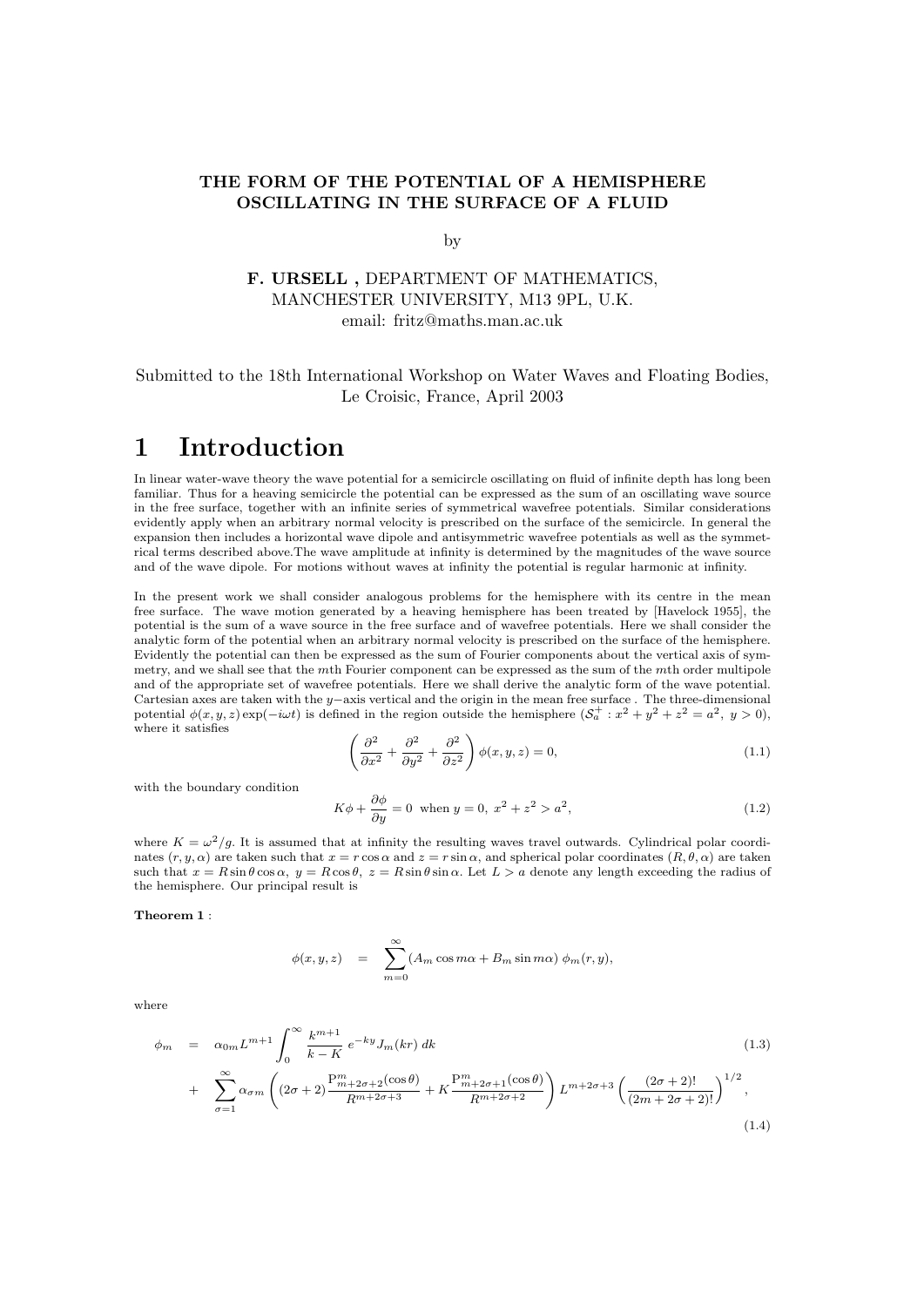where it is supposed that the path of integration in (1.3) passes below the pole  $k = K$ . (The same assumption will be made throughout this paper for all integrals with a polar singularity at  $k = K$ .)

We observe that the wave motion at infinity is contributed by the integral  $(1.3)$ ; when this term is absent the potential at infinity is represented by the wavefree potentials (1.4) and is regular harmonic. We shall also obtain the expansion of the wave term (1.3) near the origin. It will be shown that

$$
\int_{0}^{\infty} \frac{k^{m+1}}{k-K} e^{-ky} J_{m}(kr) dk
$$
\n
$$
= K^{m+1} \sum_{s=0}^{m} \frac{P_{m-s}^{-m}(\cos \theta)}{(KR)^{m+1-s} \Gamma(2m+1-s)} + K^{m+1} \sum_{s=0}^{m-1} \frac{(KR)^{s} P_{s}^{-m}(\cos \theta)}{\Gamma(m-s)}.
$$
\n
$$
- 2\pi i K^{m+1} \sum_{N=0}^{\infty} \frac{\partial}{\partial N} \left\{ e^{-\pi i N} \frac{(KR)^{m+N}}{\Gamma(N+1)} P_{m+N}^{-m}(\cos \theta) \right\}.
$$
\n(1.5)

# 2 Proof of Theorem 1

Only a brief outline can be given here. We begin by considering

$$
\Phi_m(R,\theta) = \Phi_m(r,y) = \left(K + \frac{\partial}{\partial y}\right)\phi_m(r,y),
$$

for which there is an expansion of the form

$$
\Phi_m(R,\theta) = \sum_{s=0}^{\infty} a_{2s} \left(\frac{L}{R}\right)^{m+2s+2} P_{m+2s+1}^m(\cos\theta) \left(\frac{(2s+1)!}{(2m+2s+1)!}\right)^{1/2}.
$$
\n(2.1)

To obtain this expansion, we use the property that  $\Phi_m(r, 0) = 0$ , see (1.2), from which it follows that  $\Phi_m$  can be continued by Schwarz's Symmetry Principle  $\Phi_m(r, y) = -\Phi_m(r, -y)$  into the mirror image of its original region of definition, and is thus defined in the region  $(\mathcal{D}_{L}^{\pm}: x^{2} + y^{2} + z^{2} > L^{2}, -\infty < y < \infty)$  external to the sphere of radius L. It is evident that  $\Phi_m(R,\theta)$  is bounded in the region  $\mathcal{D}_L^{\pm}$  : the expansion (2.1) follows almost immediately by separation of variables. We can now proceed to the proof of Theorem 1. We note the integral  $([Erdélyi 1953], Vol 2, 7.8(10))$ 

$$
\Gamma(\nu + m + 1) P_{\nu}^{-m}(\cos \theta) = \int_0^{\infty} e^{-T \cos \theta} J_m(T \sin \theta) T^{\nu} dT,
$$
\n(2.2)

valid when  $\nu + m + 1 > 0$ , where ([Erdélyi 1953], Vol 1, 3.4(6))

$$
P_{\nu}^{-m}(\xi) = \frac{1}{\Gamma(m+1)} \left( \frac{1-\xi}{1+\xi} \right)^{\frac{1}{2}m} F(-\nu, 1+\nu; m+1; \frac{1}{2} - \frac{1}{2} \xi),
$$

in the standard notation of hypergeometric functions. It follows that

$$
\frac{P_{m+2s+1}^{m}(\cos\theta)}{R^{m+2s+2}} = \frac{(-1)^{m}}{(2s+1)!} \int_{0}^{\infty} k^{m+2s+1} e^{-ky} J_{m}(kr) \, dk \text{ when } y > 0. \tag{2.3}
$$

Thus, when  $y > 0$ , we see that  $(2.1)$  is the differential equation

$$
\left(K + \frac{\partial}{\partial y}\right)\phi_m(r, y) = (-1)^m \sum_{s=0}^{\infty} \frac{a_{2s} L^{m+2s+2}}{\{(2s+1)!(2m+2s+1)!\}^{1/2}} \int_0^{\infty} k^{m+2s+1} e^{-ky} J_m(kr) \, dk. \tag{2.4}
$$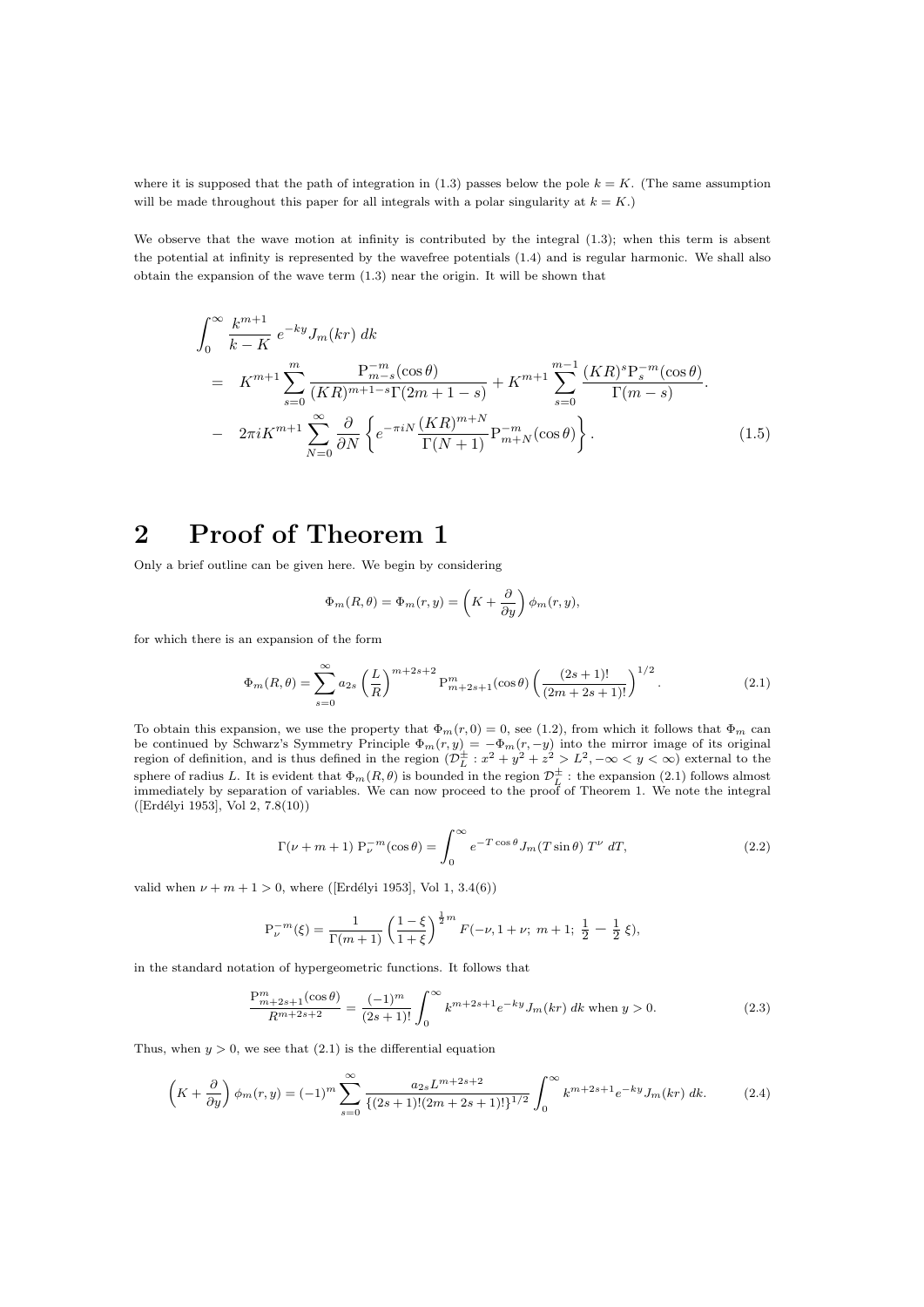When  $r > L$ , one solution of this equation is given by  $\phi_m^{\dagger}(r, y)$ , where

$$
(-1)^{m-1}\phi_m^{\dagger}(r,y) = \sum_{s=0}^{\infty} \frac{a_{2s}L^{m+2s+2}}{\{(2s+1)!(2m+2s+1)!\}^{1/2}} \int_0^{\infty} k^{m+2s+1} e^{-ky} J_m(kr) \frac{dk}{k-K}.
$$
 (2.5)

Since

$$
\frac{k^{2s}}{k-K} = \frac{K^{2s}}{k-K} + (k+K)(k^{2s-2} + k^{2s-4}K^2 + \dots + K^{2s-2}),\tag{2.6}
$$

we see that the expansion  $(1.3)-(1.4)$  follows at once, when we note that

$$
\frac{1}{(2S+1)!} \int_0^\infty (k+K)k^{m+2S+1} e^{-ky} J_m(kr) \, dk \tag{2.7}
$$

$$
= (-1)^m \left( (2S+2) \frac{P_{m+2S+2}^m(\cos \theta)}{R^{m+2S+3}} + K \frac{P_{m+2S+1}^m(\cos \theta)}{R^{m+2S+2}} \right) \tag{2.8}
$$

from (2.3). It is also easily seen that this expansion is the only solution of (2.4) satisfying the radiation condition at infinity, that  $(2.8)$  is a wavefree potential satisfying  $(1.2)$ , and that the expansion  $(1.3)$  -  $(1.4)$  is convergent since the expansion (2.1) is convergent.

It remains to discuss the contribution (1.3), which is a multiple of the integral

$$
\int_0^\infty k^{m+1} e^{-ky} J_m(kr) \frac{dk}{k-K},\tag{2.9}
$$

where the path of integration passes below the pole  $k = K$ . By deforming the contour it is not difficult to show that this behaves like a wave for large  $r$ . To find the expansion in spherical polar coordinates for small  $r$  we write

$$
\frac{k^{m+1}}{k-K} = k^m \left( 1 + \frac{K}{k} + \frac{K^2}{k^2} + \dots + \frac{K^{2m}}{k^{2m}} \right)
$$
\n(2.10)

$$
+\frac{K^{2m+1}}{k^m(k-K)}.\tag{2.11}
$$

We recall the integral (2.2), valid when  $\nu + m + 1 > 0$ . (Here m is an integer and  $\nu$  is real.) Thus the finite series (2.10) gives a contribution

$$
= K^{m+1} \sum_{s=0}^{m} \frac{P_{m-s}^{-m}(\cos \theta)}{(KR)^{m+1-s} \Gamma(2m+1-s)} + K^{m+1} \sum_{s=0}^{m-1} \frac{(KR)^s P_s^{-m}(\cos \theta)}{\Gamma(m-s)}.
$$
\n(2.12)

Evidently the integral (2.2) can be transformed into the loop integral

$$
(e^{2\pi i\nu} - 1)\Gamma(\nu + m + 1)P_{\nu}^{-m}(\cos\theta) = \int_{\infty}^{(0+)} e^{-T\cos\theta} J_m(T\sin\theta) T^{\nu} dT,
$$
 (2.13)

where the path of integration starts at  $\infty$ , encircles the origin in the positive direction, and ends at  $\infty e^{2\pi i}$ ; this is valid for all real  $\nu$ . Similarly the term (2.11) gives the integral

$$
K^{2m+1} \int_0^\infty e^{-ky} J_m(kr) \frac{dk}{k^m(k-K)} = \frac{1}{2\pi i} K^{2m+1} \int_{\infty}^{(0+)} e^{-ky} J_m(kr) \log \frac{k}{K} \frac{dk}{k^m(k-K)},\tag{2.14}
$$

where both branches of the path of integration pass below the pole  $k = K$ . We now deform the upper branch to pass above  $k = K$ , this does not change the value of the integral because  $\log k/K$  vanishes at  $k = K$ . We